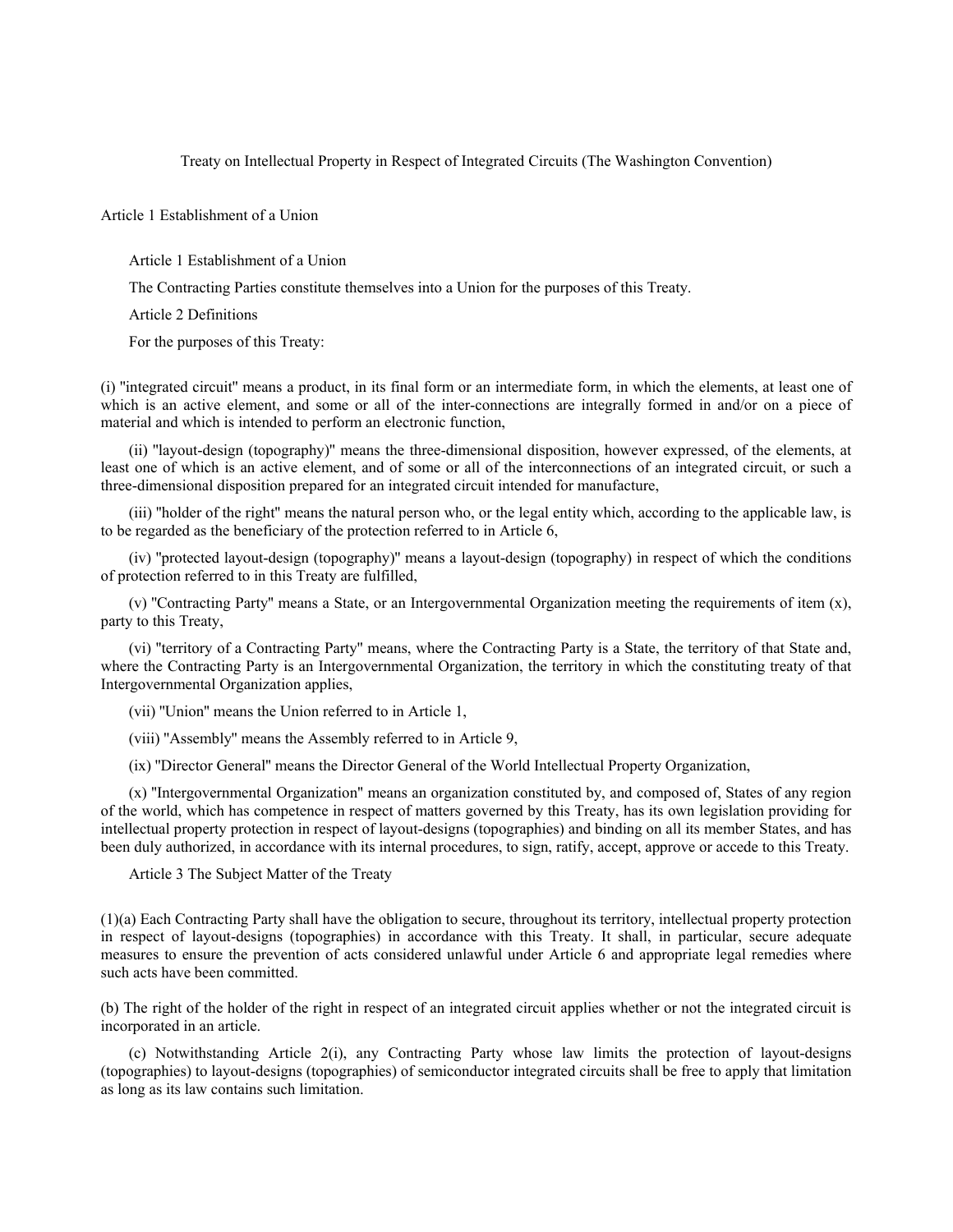$(2)(a)$  The obligation referred to in paragraph  $(1)(a)$  shall apply to layout-designs (topographies) that are original in the sense that they are the result of their creators' own intellectual effort and are not commonplace among creators of layout-designs (topographies) and manufacturers of integrated circuits at the time of their creation.

(b) A layout-design (topography) that consists of a combination of elements and interconnections that are commonplace shall be protected only if the combination, taken as a whole, fulfills the conditions referred to in subparagraph (a).

Article 4 The Legal Form of the Protection

Each Contracting Party shall be free to implement its obligations under this Treaty through a special law on layoutdesigns (topographies) or its law on copyright, patents, utility models, industrial designs, unfair competition or any other law or a combination of any of those laws.

Article 5 National Treatment

(1) Subject to compliance with its obligation referred to in Article 3(1)(a), each Contracting Party shall, in respect of the intellectual property protection of layout-designs (topographies), accord, within its territory,

(i) to natural persons who are nationals of, or are domiciled in the territory of, any of the other Contracting Parties, and

(ii) to legal entities which or natural persons who, in the territory of any of the other Contracting Parties, have a real and effective establishment for the creation of layout-designs (topographies) or the production of integrated circuits,

the same treatment that it accords to its own nationals.

(2) Notwithstanding paragraph (1), any Contracting Party is free not to apply national treatment as far as any obligations to appoint an agent or to designate an address for service are concerned or as far as the special rules applicable to foreigners in court proceedings are concerned.

(3) Where the Contracting Party is an Intergovernmental Organization, ''nationals'' in paragraph (1) means nationals of any of the States members of that Organization.

Article 6 The Scope of the Protection

(1)(a) Any Contracting Party shall consider unlawful the following acts if performed without the authorization of the holder of the right:

(i) the act of reproducing, whether by incorporation in an integrated circuit or otherwise, a protected layout-design (topography) in its entirety or any part thereof, except the act of reproducing any part that does not comply with the requirement of originality referred to in Article 3(2),

(ii) the act of importing, selling or otherwise distributing for commercial purposes a protected layout-design (topography) or an integrated circuit in which a protected layout-design (topography) is incorporated.

(b) Any Contracting Party shall be free to consider unlawful also acts other than those specified in subparagraph (a) if performed without the authorization of the holder of the right.

(2)(a) Notwithstanding paragraph (1), no Contracting Party shall consider unlawful the performance, without the authorization of the holder of the right, of the act of reproduction referred to in paragraph  $(1)(a)(i)$  where that act is performed by a third party for private purposes or for the sole purpose of evaluation, analysis, research or teaching.

(b) Where the third party referred to in subparagraph (a), on the basis of evaluation or analysis of the protected layoutdesign (topography) (''the first layout-design (topography)''), creates a layout-design (topography) complying with the requirement of originality referred to in Article 3(2) (''the second layout-design (topography)''), that third party may incorporate the second layout-design (topography) in an paragraph (1) in respect of the second layout-design (topography) without being regarded as infringing the rights of the holder of the right in the first layout-design (topography).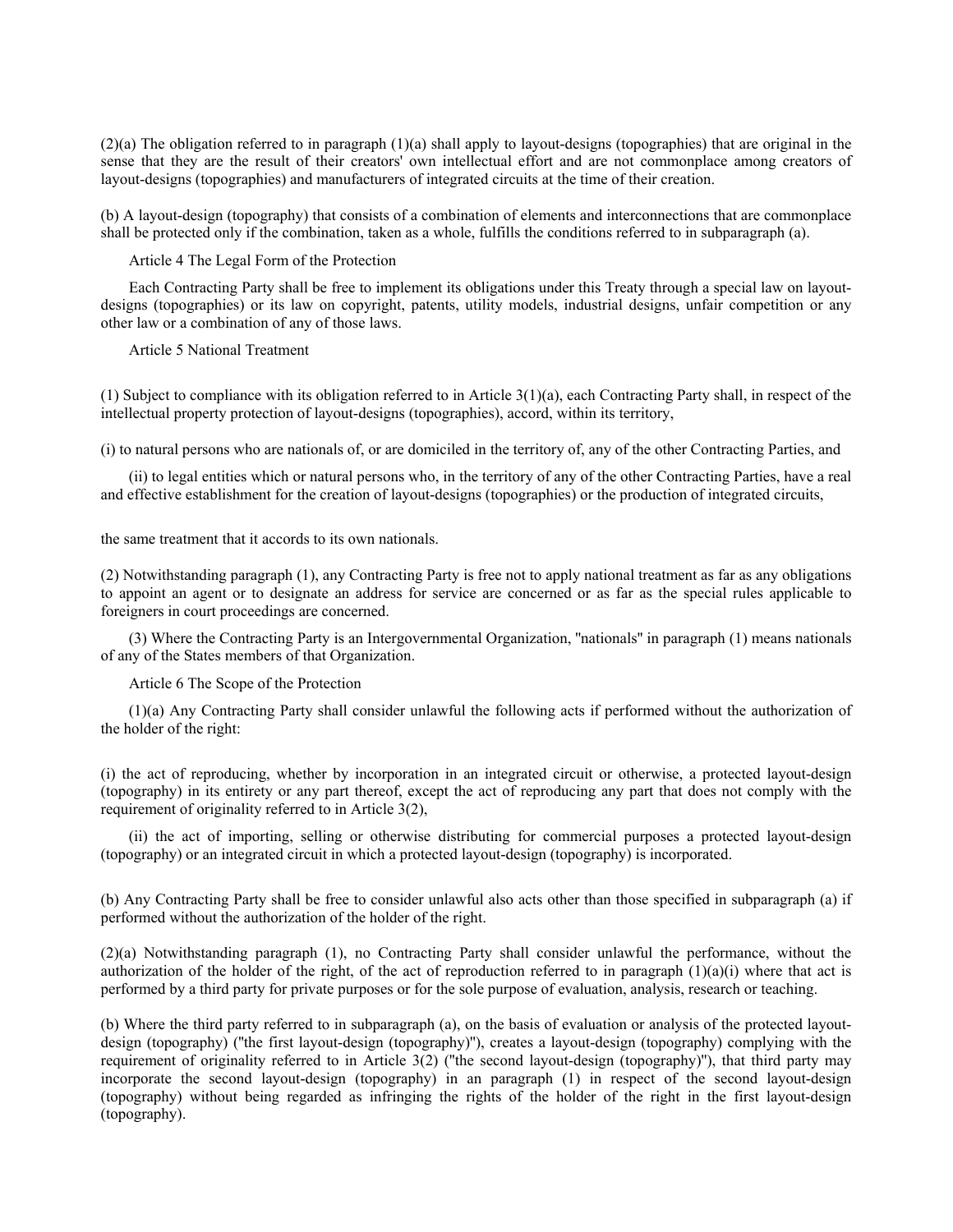(c) The holder of the right may not exercise his right in respect of an identical original layout-design (topography) that was independently created by a third party.

(3)(a) Notwithstanding paragraph (1), any Contracting Party may, in its legislation, provide for the possibility of its executive or judicial authority granting a non-exclusive license, in circumstances that are not ordinary, for the performance of any of the acts referred to in paragraph (1) by a third party without the authorization of the holder of the right (''non-voluntary license''), after unsuccessful efforts, made by the said third party in line with normal commercial practices, to obtain such authorization, where the granting of the non-voluntary license is found, by the granting authority, to be necessary to safeguard a national purpose deemed to be vital by that authority; the non-voluntary license shall be available for exploitation only in the territory of that country and shall be subject to the payment of an equitable remuneration by the third party to the holder of the right.

(b) The provisions of this Treaty shall not affect the freedom of any Contracting Party to apply measures, including the granting, after a formal proceeding by its executive or judicial authority, of a non-voluntary license, in application of its laws in order to secure free competition and to prevent abuses by the holder of the right.

(c) The granting of any non-voluntary license referred to in subparagraph (a) or subparagraph (b) shall be subject to judicial review. Any non-voluntary license referred to in subparagraph (a) shall be revoked when the conditions referred to in that subparagraph cease to exist.

(4) Notwithstanding paragraph (1)(a)(ii), no Contracting Party shall be obliged to consider unlawful the performance of any of the acts referred to in that paragraph iln respect of an integrated circuit incorporating an unlawfully reproduced layout-design (topography) where the person performing or ordering such acts did not know and had no reasonable ground to know, when acquiring the said integrated circuit, that it incorporates an unlawfully reproduced layout-design (topography).

(5) Notwithstanding paragraph (1)(a)(ii), any Contracting Party may consider lawful the performance, without the authorization of the holder of the right, of any of the acts referred to in that paragraph where the act is performed in respect of a protected layout-design (topography), or in respect of an integrated circuit in which such a layout-design (topography) is incorporated, that has been put on the market by, or with the consent of, the holder of the right.

Article 7 Exploitation; Registration, Disclosure

(1) Any Contracting Party shall be free not to protect a layout-design (topography) until it has been ordinarily commercially exploited, separately or as incorporated in an integrated circuit, somewhere in the world.

(2)(a) Any Contracting Party shall be free not to protect a layout-design (topography) until the layout-design (topography) has been the subject of an application for registration, filed in due form with the competent public authority, or of a registration with that authority; it may be required that the application be accompanied by the filing of a copy or drawing of the layout-design (topography) and, where the integrated circuit has been commercially exploited, of a sample of that integrated circuit, along with information defining the electronic function which the integrated circuit is intended to perform; however, the applicant may exclude such parts of the copy or drawing that relate to the manner of manufacture of the integrated circuit, provided that the parts submitted are sufficient to allow the identification of the layout-design (topography).

(b) Where the filing of an application for registration according to subparagraph (a) is required, the Contracting Party may require that such filing be effected within a certain period of time from the date on which the holder of the right first exploits ordinarily commercially anywhere in the world the layout-design (topography) of an integrated circuit; such period shall not be less than two years counted from the said date.

(c) Registration under subparagraph (a) may be subject to the payment of a fee.

Article 8 The Duration of the Protection

Protection shall last at least eight years.

Article 9 Assembly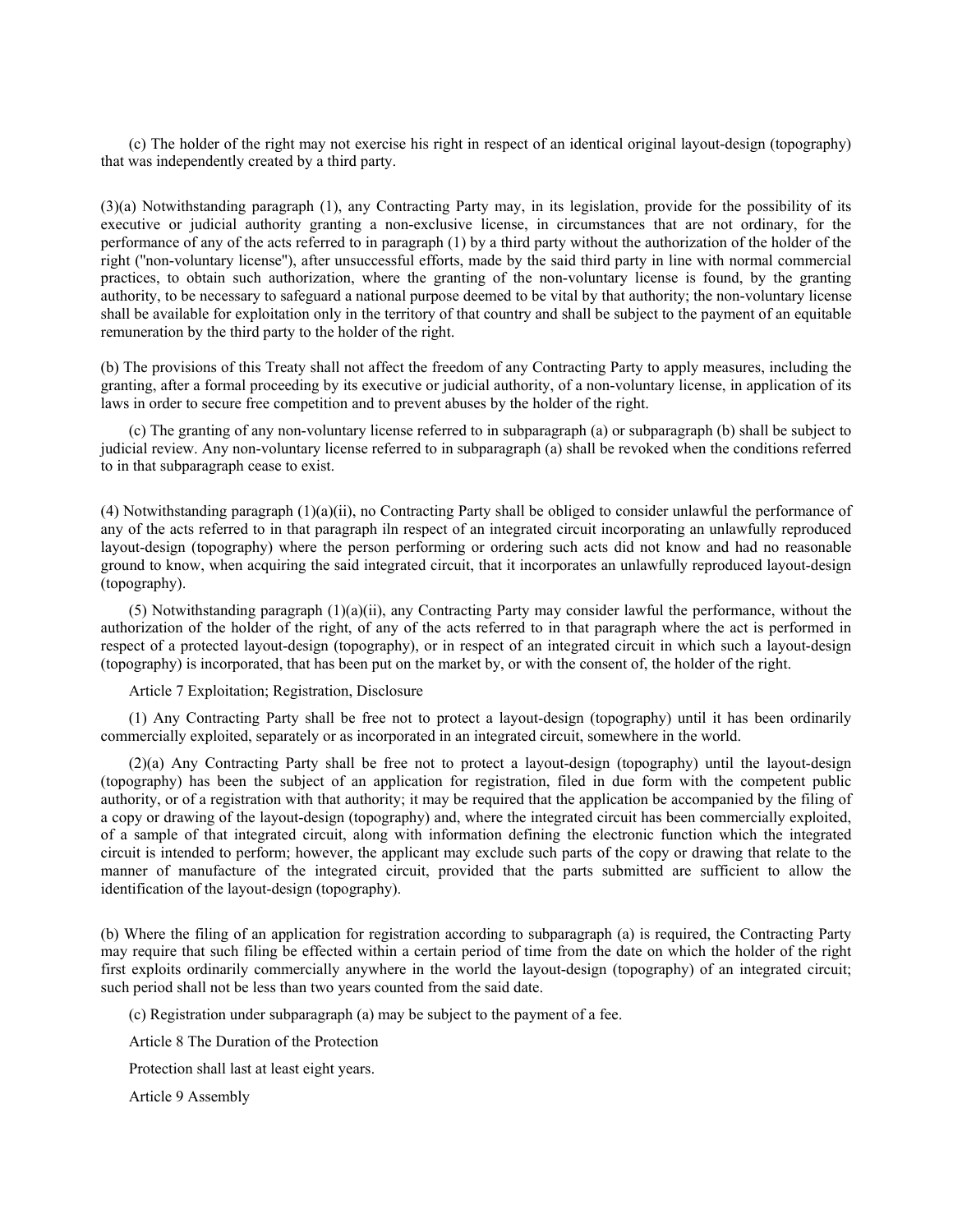(1)(a) The Union shall have an Assembly consisting of the Contracting Parties.

(b) Each Contracting Party shall be represented by one delegate who may be assisted by alternate delegates, advisors and experts.

(c) Subject to subparagraph (d), the expenses of each delegation shall be borne by the Contracting Party that has appointed the delegation.

(d) The Assembly may ask the World Intellectual Property Organization to grant financial assistance to facilitate the participation of delegations of Contracting Parties that are regarded as developing countries in conformity with the established practice of the General Assembly of the United Nations.

(2)(a) The Assembly shall deal with matters concerning the maintenance and development of the Union and the application and operation of this Treaty.

(b) The Assembly shall decide the convocation of any diplomatic conference for the revision of this Treaty and give the necessary instructions to the Director General for the preparation of such diplomatic conference.

(c) The Assembly shall perform the functions allocated to it under Article 14 and shall establish the details of the procedures provided for in that Article, including the financing of such procedures.

(3)(a) Each Contracting Party that is a State shall have one vote and shall vote only in its own name.

(b) Any Contracting Party that is an Intergovernmental Organization shall exercise its right to vote, in place of its member States, with a number of votes equal to the number of its member States which are party to this Treaty and which are present at the time the vote is taken. No such Intergovernmental Organization shall exercise its right to vote if any of its member States participates in the vote.

(4) The Assembly shall meet in ordinary session once every two years upon convocation by the Director General.

(5) The Assembly shall establish its own rules of procedure, including the convocation of extraordinary sessions, the requirements of a quorum and, subject to the provisions of this Treaty, the required majority for various kinds of decisions.

Article 10 International Bureau

(1)(a) The International Bureau of the World Intellectual Property Organization shall:

(i) perform the administrative tasks concerning the Union, as well as any tasks specially assigned to it by the Assembly;

(ii) subject to the availability of funds, provide technical assistance, on request, to the Governments of Contracting Parties that are States and are regarded as developing countries in conformity with the established practice of the General Assembly of the United Nations.

(b) No Contracting Party shall have any financial obligations; in particular, no Contracting Party shall be required to pay any contributions to the International Bureau on account of its membership in the Union.

(2) The Director General shall be the chief executive of the Union and shall represent the Union.

Article 11 Amendment of Certain Provisions of the Treaty

(1) The Assembly may amend the definitions contained in Article 2(i) and (ii), as well as Articles  $3(1)(c)$ ,  $9(1)(c)$ and (d), 9(4), 10(1)(a) and 14.

(2)(a) Proposals under this Article for amendment of the provisions of this Treaty referred to in paragraph (1) may be initiated by any Contracting Party or by the Director General.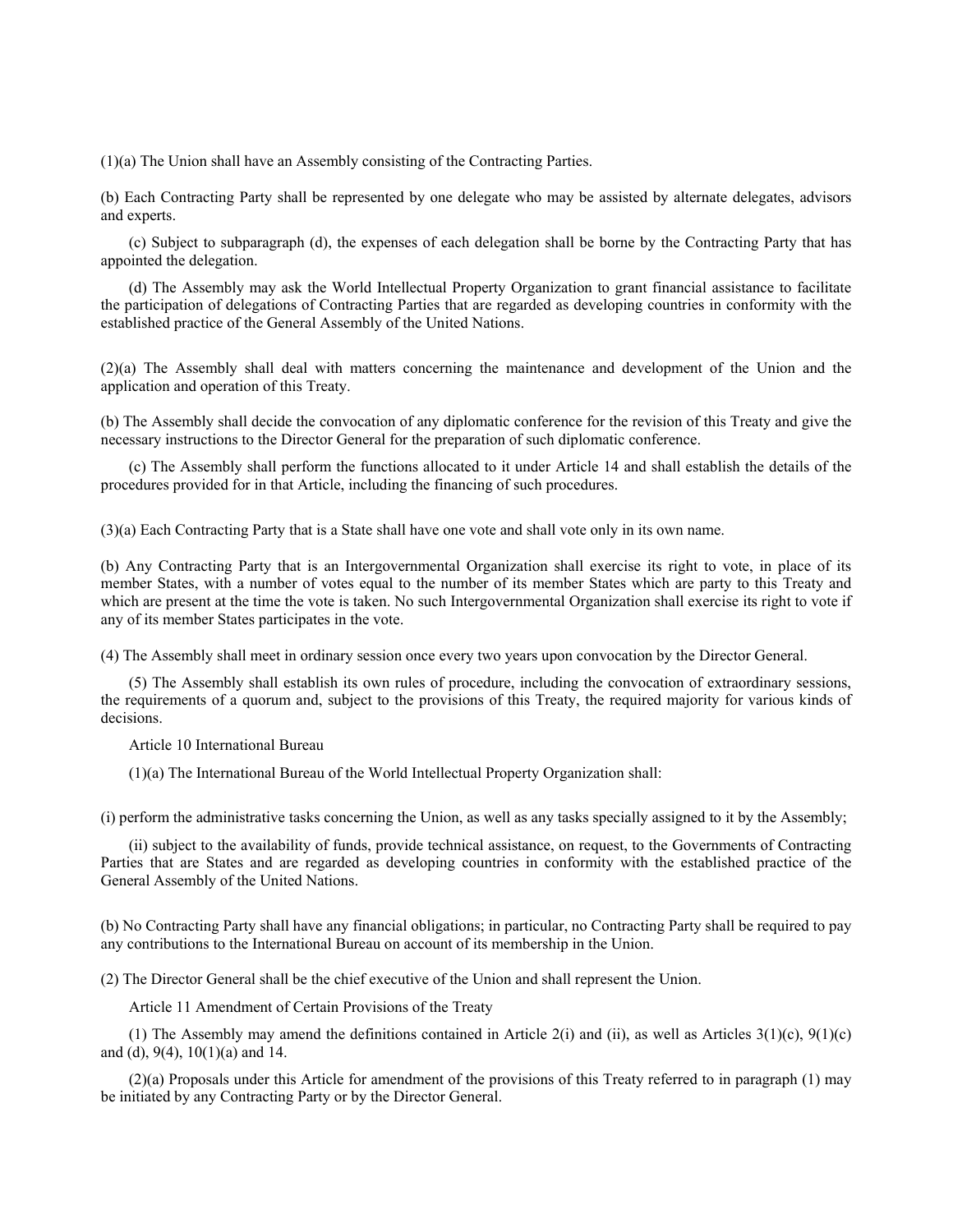(b) Such proposals shall be communicated by the Director General to the Contracting Parties at least six months in advance of their consideration by the Assembly.

(c) No such proposal shall be made before the expiration of five years from the date of entry into force of this Treaty under Article 16(1).

(3) Adoption by the Assembly of any amendment under paragraph (1) shall require four-fifths of the votes cast.

(4)(a) Any amendment to the provisions of this Treaty referred to in paragraph (1) shall enter into force three months after written notifications of acceptance, effected in accordance with their respective constitutional processes, have been received by the Director General from three-fourths of the Contracting Parties members of the Assembly at the time the Assembly adopted the amendment. Any amendment to the said provisions thus accepted shall bind all States and Intergovernmental Organizations that were Contracting Parties at the time the amendment was adopted by the Assembly or that become Contracting Parties thereafter, except Contracting Parties which have notified their denunciation of this Treaty in accordance with Article 17 before the entry into force of the amendment.

(b) In establishing the required three-fourths referred to in subparagraph (a), a notification made by an Intergovernmental Organization shall only be taken into account if no notification has been made by any of its member States.

Article 12 Safeguard of Paris and Berne Conventions

This Treaty shall not affect the obligations that any Contracting Party may have under the Paris Convention for the Protection of Industrial Property or the Berne Convention for the Protection of Literary and Artistic Works.

Article 13 Reservations

No reservations to this Treaty shall be made.

Article 14 Settlement of Disputes

(1)(a) Where any dispute arises concerning the interpretation or implementation of this Treaty, a Contracting Party may bring the matter to the attention of another Contracting Party and request the latter to enter into consultations with it.

(b) The Contracting Party so requested shall provide promptly an adequate opportunity for the requested consultations.

(c) The Contracting Parties engaged in consultations shall attempt to reach, within a reasonable period of time, a mutually satisfactory solution of the dispute.

(2) If a mutually satisfactory solution is not reached within a reasonable period of time through the consultations referred to in paragraph (1), the parties to the dispute may agree to resort to other means designed to lead to an amicable settlement of their dispute, such as good offices, conciliation, mediation and arbitration.

(3)(a) If the dispute is not satisfactorily settled through the consultations referred to in paragraph (1), or if the means referred to in paragraph (2) are not resorted to, or do not lead to an amicable settlement within a reasonable period of time, the Assembly, at the written request of either of the parties to the dispute, shall convene a panel of three members to examine the matter. The members of the panel shall not, unless the parties to the dispute agree otherwise, be from either party to the dispute. They shall be selected from a list of designated governmental experts established by the Assembly. The terms of reference for the panel shall be agreed upon by the parties to the dispute. If such agreement is not achieved within three months, the Assembly shall set the terms of reference for the panel after having consulted the parties to the dispute and the members of the panel. The panel shall give full opportunity to the parties to the dispute and any other interested Contracting Parties to present to it their views. If both parties to the dispute so request, the panel shall stop its proceedings.

(b) The Assembly shall adopt rules for the establishment of the said list of experts, and the manner of selecting the members of the panel, who shall be governmental experts of the Contracting Parties, and for the conduct of the panel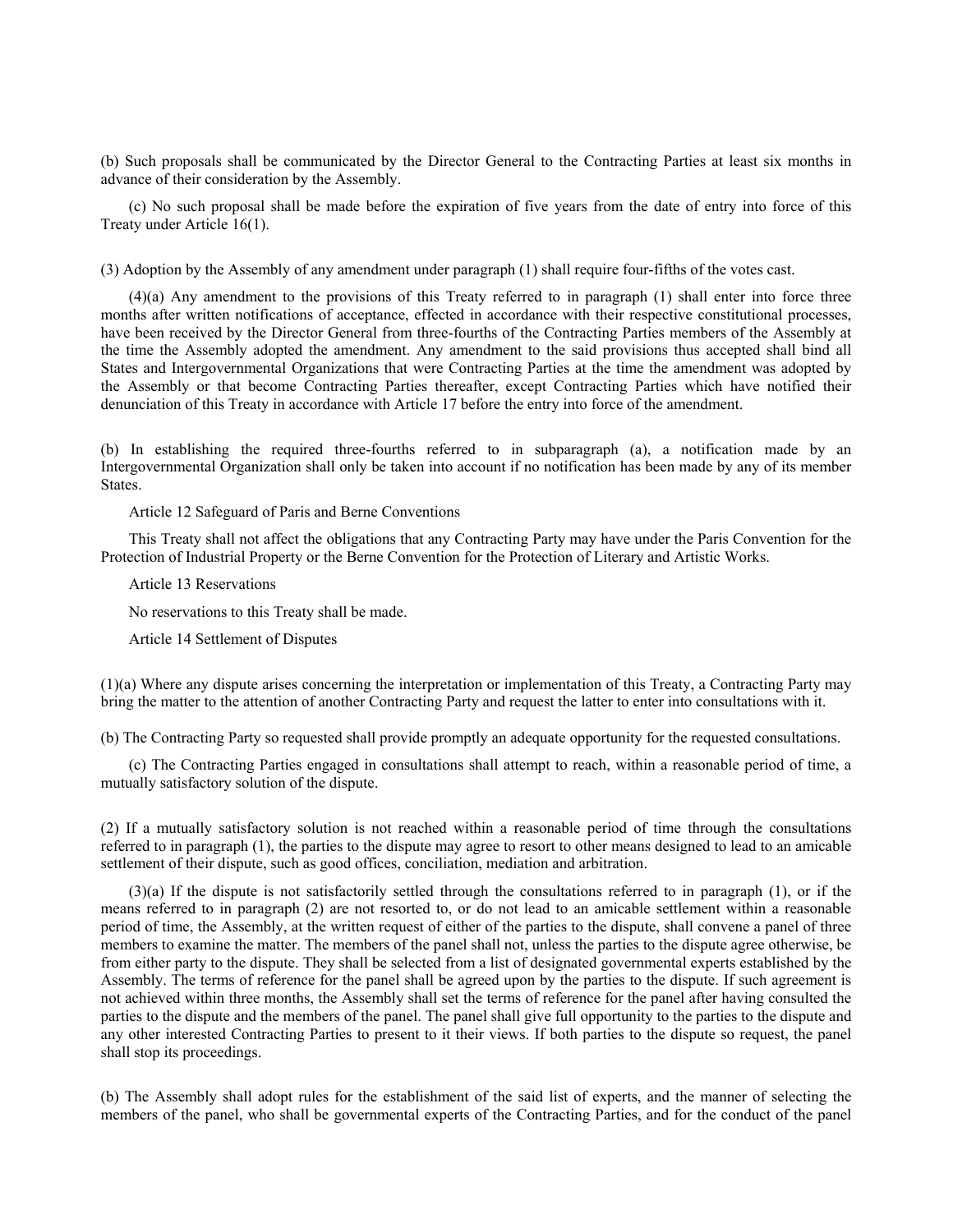proceedings, including provisions to safeguard the confidentiality of the proceedings and of any material designated as confidential by any participant in the proceedings.

(c) Unless the parties to the dispute reach an agreement between themselves prior to the panel's concluding its proceedings, the panel shall promptly prepare a written report and provide it to the parties to the dispute for their review. The parties to the dispute shall have a reasonable period of time, whose length will be fixed by the panel, to submit any comments on the report to the panel, unless they agree to a longer time in their attempts to reach a mutually satisfactory resolution to their dispute. The panel shall take into account the comments and shall promptly transmit its report to the Assembly. The report shall contain the facts and recommendations for the resolution of the dispute, and shall be accompanied by the written comments, if any, of the parties to the dispute.

(4) The Assembly shall give the report of the panel prompt consideration. The Assembly shall, by consensus, make recommendations to the parties to the dispute, based upon its interpretation of this Treaty and the report of the panel.

Article 15 Becoming Party to the Treaty

(1)(a) Any State member of the World Intellectual Property Organization or of the United Nations may become party to this Treaty.

(b) Any Intergovernmental Organization which meets the requirements of Article 2(x) may become party to this Treaty. The Organization shall inform the Director General of its competence, and any subsequent changes in its competence, with respect to the matters governed by this Treaty. The Organization and its member States may, without, however, any derogation from the obligations under this Treaty, decide on their respective responsibilities for the performance of their obligations under this Treaty.

(2) A State or Intergovernmental Organization shall become party to this Treaty by:

(i) signature followed by the deposit of an instrument of ratification, acceptance or approval, or

(ii) the deposit of an instrument of accession.

(3) The instruments referred to in paragraph (2) shall be deposited with the Director General.

Article 16 Entry Into Force of the Treaty

(1) This Treaty shall enter into force, with respect to each of the first five States or Intergovernmental Organizations which have deposited their instruments of ratification, acceptance, approval or accession, three months after the date on which the fifth instrument of ratification, acceptance, approval or accession has been deposited.

(2) This Treaty shall enter into force with respect to any State or Intergovernmental Organization not covered by paragraph (1) three months after the date on which that State or Intergovernmental Organization has deposited its instrument of ratification, acceptance, approval or accession unless a later date has been indicated in the instrument; in the latter case, this Treaty shall enter into force with respect to the said State or Intergovernmental Organization on the date thus indicated.

(3) Any Contracting Party shall have the right not to apply this Treaty to any layout-design (topography) that exists at the time this Treaty enters into force in respect of that Contracting Party, provided that this provision does not affect any protection that such layout-design (topography) may, at that time, enjoy in the territory of that Contracting Party by virtue of international obligations other than those resulting from this Treaty or the legislation of the said Contracting Party.

Article 17 Denunciation of the Treaty

(1) Any Contracting Party may denounce this Treaty by notification addressed to the Director General.

(2) Denunciation shall take effect one year after the day on which the Director General has received the notification of denunciation.

Article 18 Texts of the Treaty